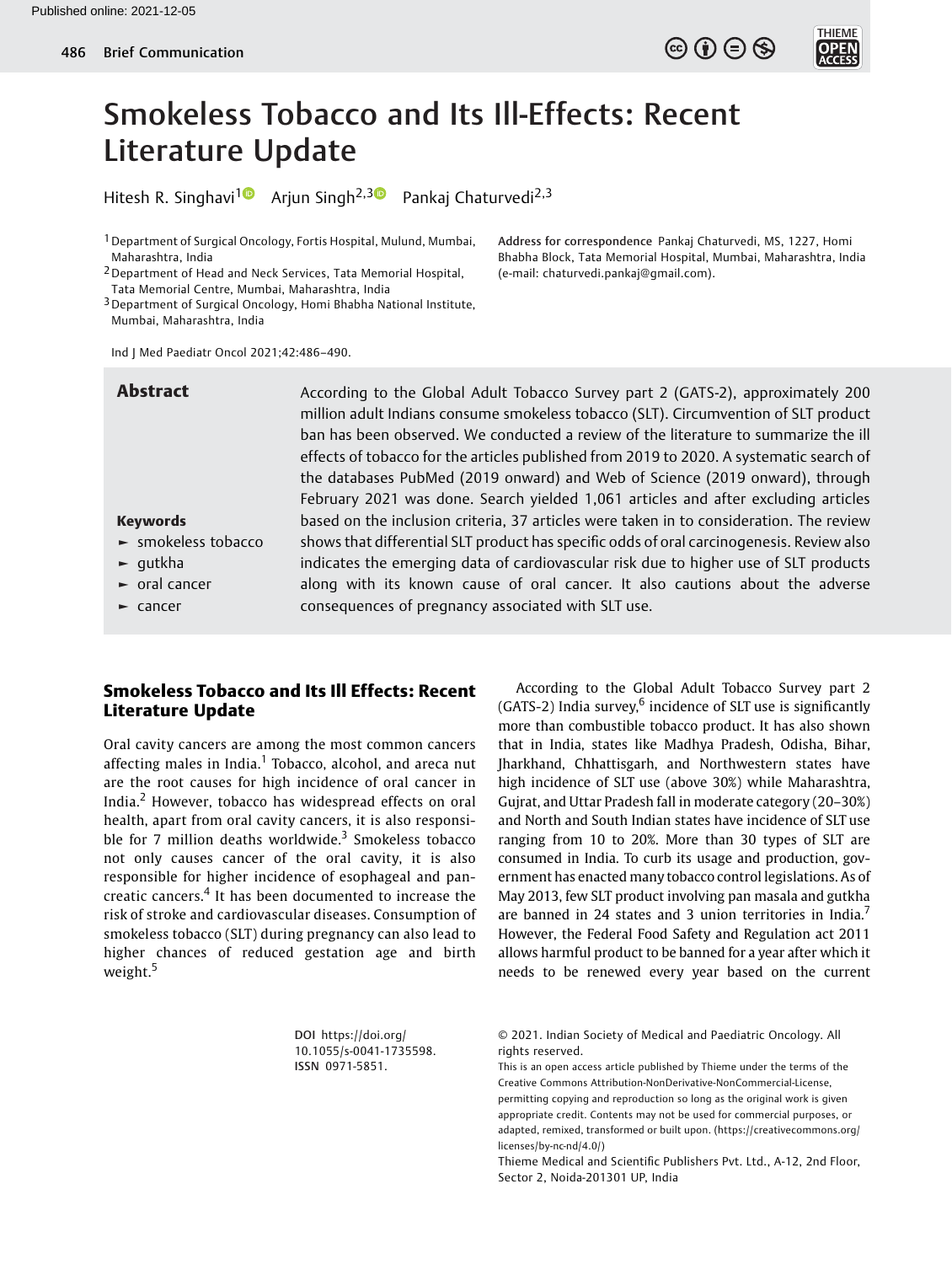evidence. Thus, primary aim of the study was to update the literature with the latest available evidence on the ill effect of SLT in India, as well as globally.

# Methods

A systematic search of the databases PubMed (2019 onward) and Web of Science (2019 onward) through February 2021 was done. Relevant articles were identified. The search terms used were "smokeless tobacco," "cancer," "oral cancer," "ill effects," "cardiovascular disease," "stroke," "pregnancy," "potentially malignant lesion," "precancer," "gutkha," and "gutka." These were searched as text, as well as in combination using Boolean "AND." The cross-reference lists of relevant articles were also screened for suitable studies. This search yielded 1,061 articles. Inclusion criteria involved those articles which were published between the year 2019 and 2021, those published in English literature, studies including exposed individuals consuming SLT leading to oral cancer or cancer or any ill-health effects were included in the review. Articles were excluded from the review if they failed to describe the factors of interest of the study. Search strategy is described in ►Fig. 1. Among these articles, 37 articles were included in the narrative review which described SLT and its ill effects on health. ►Table 1 presents the recent studies showing relationship between SLT use and oral cancer/cardiovascular diseases.

# Recent Literature Updates

#### Smokeless Tobacco and Cancer: Clinical Studies

India is one of the largest producers and the highest consumer of SLT product. Approximately, 20 crore Indians consume  $SLT<sup>4</sup>$ . Thus, India has the highest population of new oral cancer cases every year. Last year, a global systematic review was published to find an association of SLT use and oral cancer.<sup>8</sup> This study consisted of 37 studies all over the world with majority being from the South East Asian Region (SEAR). For this region, there was significantly higher risk (4.44 times) of oral cancer associated with SLT. Surprisingly, in this study, females had significantly higher risk of oral cancer. This study also looked at product-wise vulnerability to oral cancer. Gutkha has the highest odds of carcinogenesis to the scale of 860% more than the rest. Similarly, oral snuff (four times) also had higher odds to cause cancer. Another systematic review by Asthana et al analyzed 12 systematic review that found a strong association between SLT and oral cancer. $9$  All type of SLT had association in causation of oral cancer but gutkha and pan masala had higher odds for it. An African and Middle East based systematic analysis reviewed six studies and found shammah (form of SLT) had higher odds (39 times) of developing oral cancer.<sup>10</sup> Global burden analysis of SLT was performed for 127 countries including India. $11$  This study pointed out that South Asian Region (India accounting for 70% of the load) is plagued with SLT pandemic with the highest mortality rate. At least 2.5 million disability adjusted life years (DALYs) were lost in the year due to cancer associated with SLT. A case control prospective study aimed to evaluate the risk of oral



Fig. 1 A flowchart depicting the study selection.

cavity cancers among SLT users. This study enrolled oral cancer patients as cases and their attendants were enrolled as controls. It concluded that type, frequency, and duration of tobacco use were significantly high in cases as compared with controls. Individuals who ever consumed SLT product had an odds ratio of 4.98 (95% confidence interval [CI]: 2.76– 9.01) while even when adjusting for smoking and age, snuff users were 4.6 times more vulnerable to oral cancers.<sup>12</sup>

A cross-sectional study conducted in Nepal consisting of 851 patients concluded high incidence of oral cancer (55.5%), premalignant lesion (12%), and the majority of them were SLT users.<sup>13</sup> This could be attributed to high incidence of SLT use in Nepal where one-third of the males (more than 30%) use SLT, betel quid with tobacco being the most common.<sup>14</sup> However, the study is subject to selection bias. Another study conducted among rural Indian population studied the pattern of tobacco use in oral cancer patients.<sup>15</sup> It was observed that more than 40% of all the rural Indian population consume SLT. Three-fourths of all the head and neck cancer patient enrolled in the study consumed SLT, while approximately 10% of all the tobacco chewers were independent users of gutkha.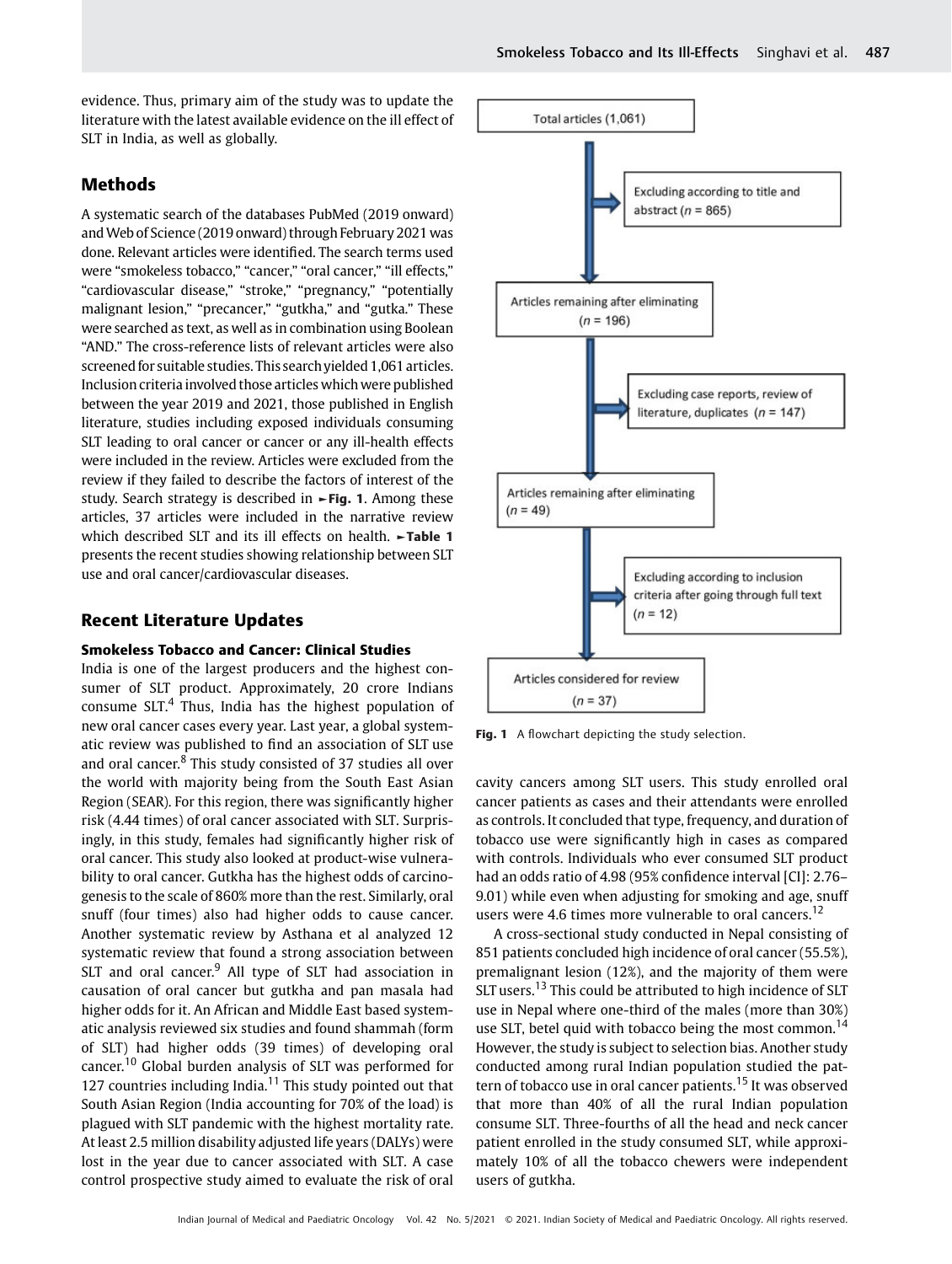| SI.<br>no.     | Author                      | Study type           | <b>Site</b> | Outcome              | Type of<br><b>SLT</b> | <b>OR</b>                | <b>HR</b>                | CI (95%)      |
|----------------|-----------------------------|----------------------|-------------|----------------------|-----------------------|--------------------------|--------------------------|---------------|
| $\mathbf{1}$   | Khan et al <sup>16</sup>    | Case-control         | India       | <b>OSMF</b>          | <b>SLT</b>            | 18                       | $\qquad \qquad -$        | <b>NA</b>     |
| 2              | Khan et al <sup>16</sup>    | Case-control         | India       | <b>OSMF</b>          | $Gutkha + bidi$       | 12.3                     | $\overline{\phantom{0}}$ | <b>NA</b>     |
| $\overline{3}$ | Patil et al <sup>10</sup>   | Systematic<br>review | Africa      | Oral cancer/<br>OPMD | Shammah               | -                        | 38.74                    | 19.50-76.96   |
| $\overline{4}$ | Asthana et al <sup>8</sup>  | Systematic<br>review | <b>SEAR</b> | Oral cancer          | <b>SLT</b>            | 4.44                     | $\overline{\phantom{0}}$ | $3.51 - 5.61$ |
| 5              | Asthana et al <sup>8</sup>  | Systematic<br>review | <b>EMR</b>  | Oral cancer          | <b>SLT</b>            | 1.28                     | $\overline{\phantom{0}}$ | $1.04 - 1.56$ |
| 6              | Asthana et al <sup>8</sup>  | Systematic<br>review | WHO (six)   | Oral cancer          | Gutkha                | 8.67                     | $\qquad \qquad -$        | 3.59-20.93    |
| $\overline{7}$ | Asthana et al <sup>8</sup>  | Systematic<br>review | WHO (six)   | Oral cancer          | Pan masala            | 7.18                     | $\qquad \qquad -$        | $5.48 - 9.41$ |
| 8              | Asthana et al <sup>8</sup>  | Systematic<br>review | WHO (six)   | Oral cancer          | Oral snuff            | 4.18                     | $\qquad \qquad -$        | $2.37 - 7.38$ |
| 9              | Asthana et al <sup>8</sup>  | Systematic<br>review | WHO (six)   | Oral cancer          | Manipuri tobacco      | 3.32                     | $\qquad \qquad -$        | $2.32 - 8.36$ |
| 10             | Byhamre et al <sup>31</sup> | Cohort               | Sweden      | Cancer               | Snus                  | $\overline{\phantom{a}}$ | 1.12                     | $1.00 - 1.26$ |
| 11             | Khan et al <sup>12</sup>    | Case control         | Pakistan    | Oral cancer          | Snuff                 | 4.82                     | $\overline{a}$           | $2.37 - 9.80$ |
| 12             | Khan et al $\overline{12}$  | Case control         | Pakistan    | Oral cancer          | Betel leaf            | 4.42                     | $\qquad \qquad -$        | 1.66-11.91    |
| 13             | Byhamre et al <sup>31</sup> | Cohort               | Sweden      | Cardiovascular       | Snus                  | $\overline{\phantom{0}}$ | 1.27                     | $1.15 - 1.41$ |
| 14             | Gupta et al <sup>11</sup>   | Systematic<br>review | <b>WHO</b>  | CHD (fatal)          | Snus                  | 1.1                      | $\overline{\phantom{0}}$ | $1.00 - 1.20$ |

Table 1 Studies presenting the relationship between smokeless tobacco and oral cancer/cardiovascular diseases

Abbreviations: CHD, coronary heart disease; EMR, Eastern Mediterranean Region; HR, hazard ratio; OPMD, oral potentially malignant disease; OR, odds ratio; OSMF, oral submucous fibrosis; SEAR , South-East Asia Region; SLT, smokeless tobacco; WHO, World Health Organization.

According to National Cancer Registry Program of Indian Council of Medical Research at Bangalore in Karnataka, proportional increase in mouth cancer cases were significantly more in younger age group (third and fourth decades) as compared with fifth and second decades. This suspicious rise in the mouth cancers cases in the young cannot be sheer coincidence with the time period of popularization of gutkha and other factory-made tobacco products. This shows that time to carcinogenesis was significantly less in gutkha chewers as compared with loose tobacco product users, making such factory made tobacco product more dangerous than others, leading to development of cancer in young age.

## Smokeless Tobacco and Oral Potentially Malignant Disease

Study published in the year 2020 which evaluated medical records of 1,007 individuals coming to the tertiary care center in the South India assessed the pattern of tobacco use and corresponding oral mucosal alteration.<sup>16</sup> In this study, more than 50% were tobacco smokers and SLT user. About 18.2% of bidi smokers developed carcinoma and 15% developed leukoplakia. Various forms of SLT are strongly associated with development of oral submucous fibrosis (OSMF).<sup>17</sup> This study has shown that SLT including betel quid with tobacco and gutkha chewers lead to 18 times higher chances of development of OSMF as compared with those who do not chew SLT in any form. Oral submucous fibrosis is a systemic condition

which leads to irreversible reduction in mouth opening. Onethird of all the betel quid tobacco and gutkha users developed tobacco pouch keratosis. The most important findings of the study were the combination of gutkha and bidi was even more lethal, leading to 12.3 times higher chances of oral cancer. Study conducted by Tata Memorial Hospital in Mumbai screened 12 slum clusters, consisting of approximately 11,000 tobacco chewing women. They found 327 (3.2%) were screened positive and 75% of the screen-positive women had precancerous or cancerous lesion.<sup>18</sup> Thus reaffirming the evidence that SLT users have a high incidence of precancerous lesion even in females. Another female-based study conducted in Bengal enrolled 155 women had high prevalence of SLT use (18.7%). They also found that there was a significant association between SLT use and unhealthy oral mucosal changes.<sup>19</sup> Another cross-sectional study conducted in Bhavnagar district of Gujarat concluded that every third of the population consumes SLT with majority being mawa and gutkha. This truly corresponds to high incidence of OSMF, OPMD (oral potentially malignant disease) and oral cancer in the South Gujarat.<sup>20</sup> Another study analyzing the effect of SLT user in migrant construction site workers in Chennai has shown alarmingly higher rates of potentially malignant disorders in the oral cavity. Inflammatory mucosal lesions in the oral cavity were 70.97% and more among SLT users compared with 22.58% among tobacco smokers and were significantly associated with up to 20 years of tobacco consumption. $21$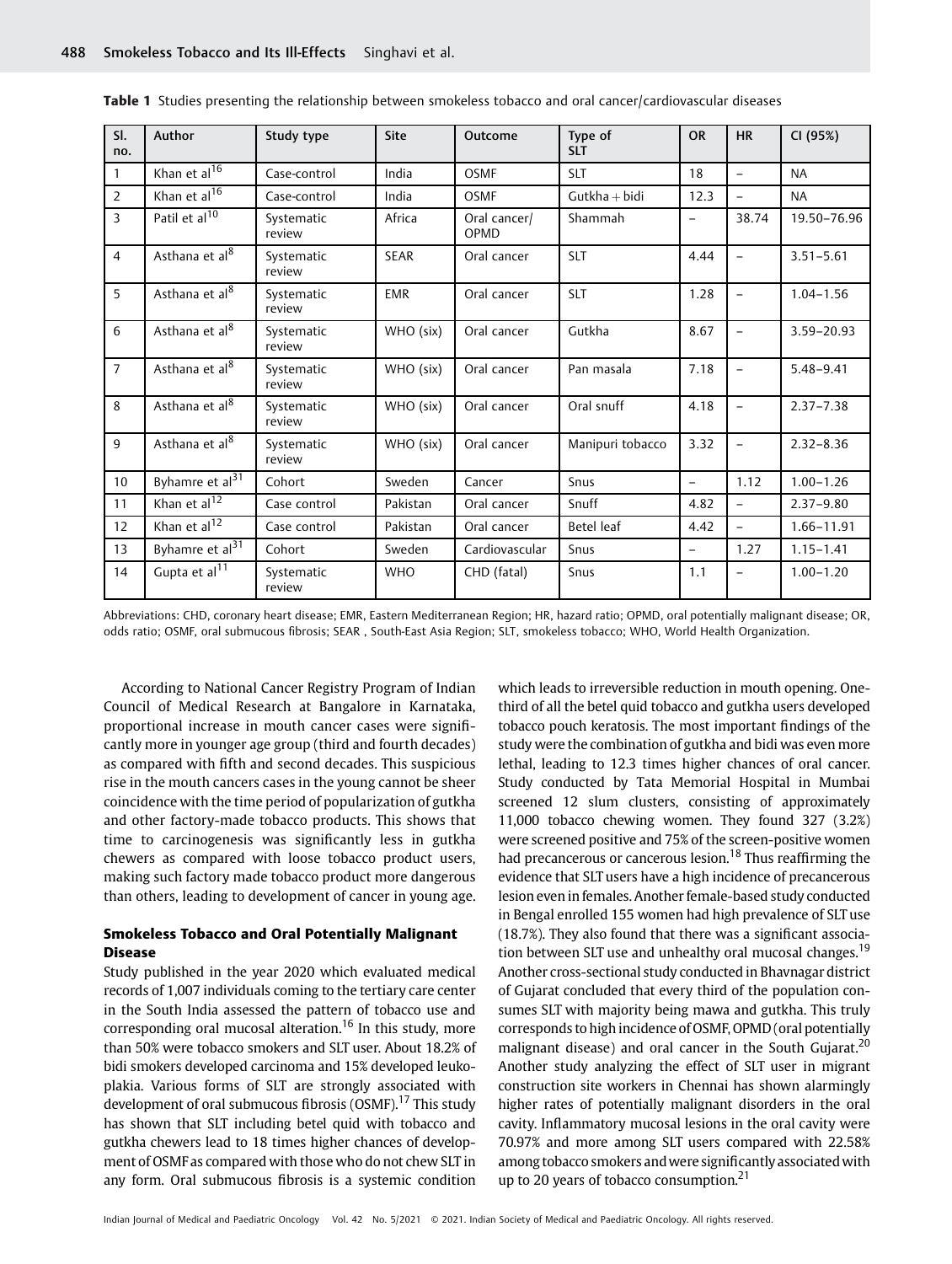A study led by Datta et al aimed at assessing the microscopic and the phenotypic changes in the oesophageal human cell lines.<sup>22</sup> In this study, oesophageal cell lines were treated with chewed tobacco for 8 months. They observed progressive increase in proliferative ability of cells and also increased invasive capabilities with increased duration of exposure to chewed tobacco. Last year, a study led by Pansare et al was also successful in identifying SLT-induced gingivobuccal carcinoma cell lines. $23$  Thus, suggesting SLT-induced oral mucosa changes had genetically altered cell lines. An in vitro study observing the effect of prenatal gutkha chewing on the adult liver has shown that prenatal exposure to gutkha followed by a high fat diet in adulthood significantly increased the chances of fatty liver in males. Maternal exposure of gutkha raises the cytokine levels including interleukin (IL)-1b and IL-6 and m-RNA collagen expression. These experimental findings conclude that gutkha has the potential to induce fatty liver changes in a gender-dependent manner.<sup>24</sup>

Another genetic study assessed the effect of a type of SLT (Maras) on the deregulation of micro RNA. They found that SLT also leads to deregulation of miR-200b and miR-92a expressions. Deregulation of micro RNAs mediate process of tumorigenesis, such as inflammation, cell cycle regulation, stress response, differentiation, apoptosis, and invasion consequently leading to carcinogenesis.<sup>25</sup>

#### Smokeless Tobacco and Cardiovascular Diseases

Apart from cancer, SLT-associated mortality due to heart disease contributed to 6 million DALYs and 258,000 lives were lost. A study analyzing cardiovascular risk among SLT users found to have significant association of SLTuse and fatal coronary heart disease (CHD). $^{11}$  A case control study analyzing the cardiovascular effects of SLT on young individuals recorded significantly higher systolic blood pressure, mean arterial pressure, heart rate, and other component of heart rate variability and these were significantly deranged in the group of individuals consuming SLT. Thus this study shows that SLT adversely affects the cardiovascular parameters increasing the risk of cardiovascular disease.<sup>26</sup> Another study conducted on sub-Saharan women SLT user found higher differential blood pressure.<sup>27</sup> Similarly, an Indian study evaluating the inflammatory and thrombotic markers in SLT user found significantly higher levels of IL-6, tumor necrosis factor (TNF)-α, fibrinogen, and D-dimer. Higher inflammatory markers levels correspond with increased risk of thrombotic cardiovascular events among SLT users.<sup>28</sup> Another cross-sectional study found total cholesterol, triglyceride (TG), and low-density lipoprotein cholesterol (LDL-C) significantly higher in pan masala tobacco chewer.<sup>29</sup> In a prospective Swedish study with a follow-up of 8 years found 1.5 times higher risk of ischemic and 1.6 times risk of total stroke in nonsmoking Snus user as compared with nonusers.<sup>30</sup> A Swedish study analyzed the all-cause mortality of falsely promoted safe product so called  $S$ nus.<sup>31</sup> This study stated that Snus leads to increased all-cause mortality (1.28 times higher) with higher cardiovascular mortality (1.27

times higher) and cancer mortality (1.1 times). Thus there is enough current evidence to prove that SLT use is associated with high cardiovascular risk.

#### Smokeless Tobacco and Pregnancy

A systematic review was conducted to find the potential effects of SLT consumed during pregnancy. A systematic review of 21 studies concluded that SLT user probably increases the chances of poor outcome in pregnancy.<sup>32</sup> Studies have also shown that prenatal Snus (SLT) exposure is associated with higher systolic pressure and altered heart rate variability at 6 years of child's age. Another Australian study found that SLT (pituri) use is associated with possible complication like elevated glucose concentration which may lead to gestational diabetes.<sup>33</sup> Thus according to the current literature, SLT can potentially influence adverse maternal outcomes.

#### Recommendation

We need to make research efforts to recognize the oral potentially malignant disorder and cancer risk according to the type, frequency, and duration of use of different type of SLT product. Current evidence highly recommends screening for high-risk individuals (SLT user) for prevention and early detection of oral potentially malignant lesion and oral cancer. It also recommends further research to find the direct association of cardiovascular disease and SLT use. Our review advocates screening pregnant women and creating awareness about the ill effects of SLT on postpregnancy adverse outcomes.

#### Conclusion

There is strong evidence to suggest that SLT increases the risk of oral potentially malignant disorder, oral cancer, and it is detrimental to oral health. Evidence also indicates that it worsens the risk of cardiovascular disease and adverse maternal outcomes including low birth weight and gestational diabetes.

#### Funding

This research did not receive any specific grant from funding agencies in the public, commercial, or not-forprofit sectors.

Conflict of Interest None declared.

#### References

- 1 Sung H, Ferlay J, Siegel RL, et al. Global cancer statistics 2020: GLOBOCAN estimates of incidence and mortality worldwide for 36 cancers in 185 countries. CA Cancer J Clin 2021;71(03): 209–249
- 2 Singhavi HR, Singh A, Bhattacharjee A, Talole S, Dikshit R, Chaturvedi P. Alcohol and cancer risk: a systematic review and metaanalysis of prospective Indian studies. Indian J Public Health 2020;64(02):186–190
- 3 GBD 2017 Risk Factor Collaborators. Global, regional, and national comparative risk assessment of 84 behavioural, environmental and occupational, and metabolic risks or clusters of risks for 195 countries